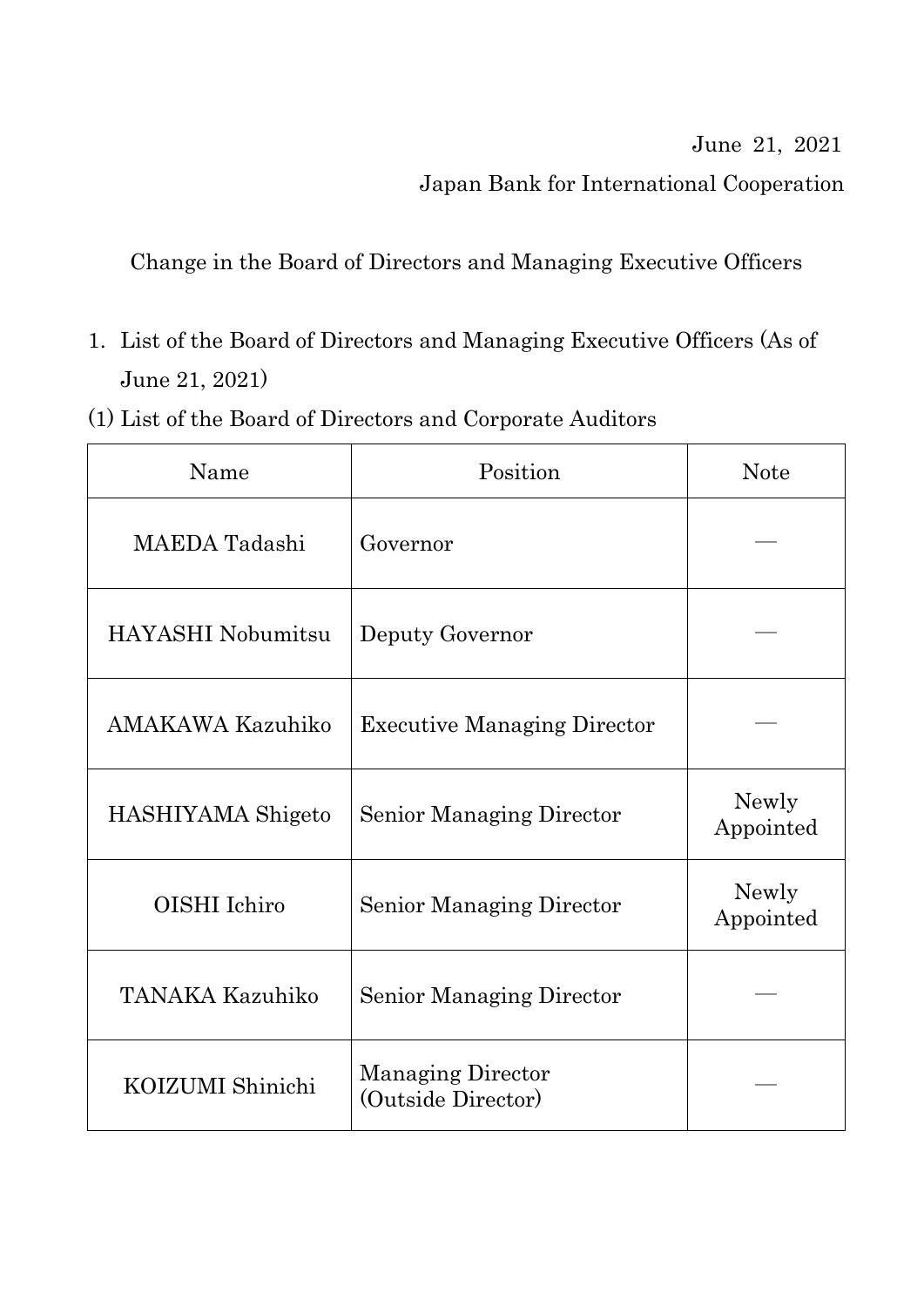| KAWAMURA Yoshinori | <b>Managing Director</b><br>(Outside Director)     |  |
|--------------------|----------------------------------------------------|--|
| <b>SUMIYA Koji</b> | Corporate Auditor<br>(Full-Time Corporate Auditor) |  |
| TSUCHIYA Mitsuaki  | Corporate Auditor<br>(Outside Corporate Auditor)   |  |
| <b>TAMAI Yuko</b>  | Corporate Auditor<br>(Outside Corporate Auditor)   |  |

## (2) List of Managing Executive Officers

| Name                     | Position                                                                                        | <b>Note</b>                                                                                                                                |
|--------------------------|-------------------------------------------------------------------------------------------------|--------------------------------------------------------------------------------------------------------------------------------------------|
| <b>TANIMOTO</b> Masayuki | Managing Executive Officer<br>Global Head of Corporate<br>Planning Group                        | Previous<br>Position:<br>Managing<br>Executive<br>Officer<br>Global Head<br>of<br>Infrastructure<br>and<br>Environment<br>Finance<br>Group |
| KIKUCHI Y <sub>0</sub>   | Managing Executive Officer<br>Global Head of Credit,<br>Assessment and Risk<br>Management Group | Newly<br>Appointed                                                                                                                         |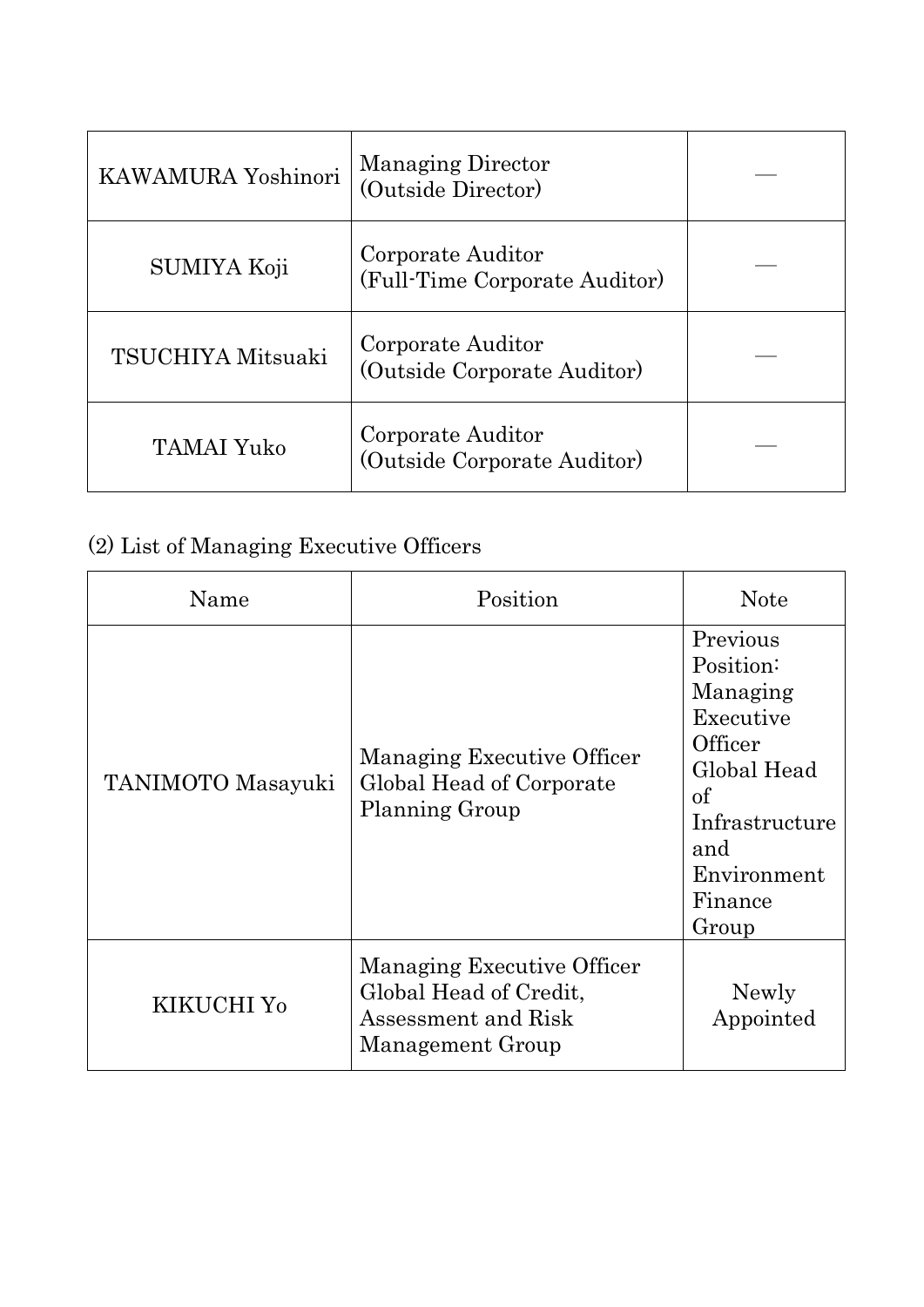| OGAWA Kazunori        | Managing Executive Officer<br>Global Head of Treasury and<br>Systems Group                           | Newly<br>Appointed |
|-----------------------|------------------------------------------------------------------------------------------------------|--------------------|
| <b>INABA Yutaka</b>   | Managing Executive Officer<br>Global Head of Energy and<br><b>Natural Resources Finance</b><br>Group | Newly<br>Appointed |
| <b>UCHIDA</b> Makoto  | Managing Executive Officer<br>Global Head of Infrastructure<br>and Environment Finance<br>Group      | Newly<br>Appointed |
| ASO Kenichi           | Managing Executive Officer<br>Global Head of Industry<br>Finance Group                               | Newly<br>Appointed |
| <b>MORITA Kentaro</b> | Managing Executive Officer<br>Global Head of Equity Finance<br>Group                                 | Newly<br>Appointed |

- 2. List of Retiring Directors and Managing Executive Officers (As of June 21, 2021)
- (1) List of Retiring Directors

| Name                     | <b>Note</b>                                    |
|--------------------------|------------------------------------------------|
| OYA Toshio               | Previous Position:<br>Senior Managing Director |
| <b>KUROISHI Kuninori</b> | Previous Position:<br>Senior Managing Director |